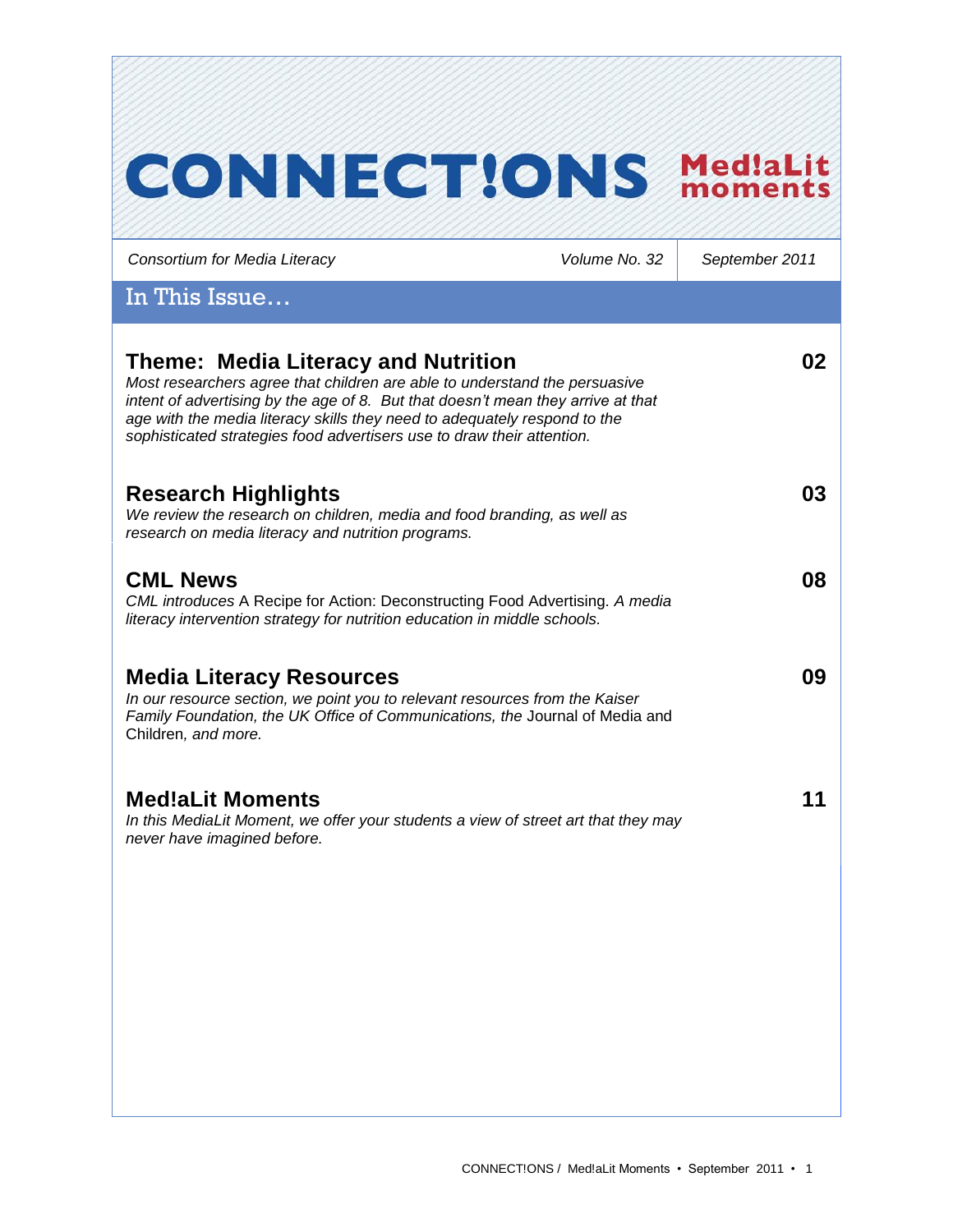## Theme: Media Literacy and Nutrition

In 2004, researchers recruited third to fifth grade students in Baltimore City Public Schools (and their parents) to participate in a study of students' recognition of food advertisements and logos, and their understanding of the persuasive intent of food advertisements. When researchers asked students, "Who produces television commercials?" just 12% identified companies and advertisers. Some students had very interesting responses. Ten percent of the group answered that "God" was the producer. Other responses included, "The man--the one who runs all the companies," "The commercial inspector," "Donald Trump," and "The Governor.‖ (Batada and Borzekowski, 2008, p.30).

When asked to describe the difference between television programming and commercials, only 22% described commercials' purpose to sell or advertise (p.29). Most researchers agree that children are generally able to understand the persuasive intent of advertisements by the age of 8. Yet in this sample, many 10-year-olds had difficulties distinguishing between program and commercial content. Clearly, the children in this group needed practice with media literacy skills.

But the need for media literacy education is much greater—and the stakes much higher—than the results of this single study might suggest. Obesity has become a major health challenge to children in the United States. The National Health and Nutrition Examination Surveys ending in 2002 found that 16% percent of children and adolescents 6 to 19 years old were obese, and that another 16% were overweight. These data represent a 45% increase in obesity rates from the previous survey, which ended in 1994 (Jordan, 2007). And media are clearly implicated in these changes. Over the last decade, researchers have been documenting significant correlations between television viewing, food advertisements, and childhood obesity. And a few experimental and longitudinal studies have made an even stronger case for media use as a causal factor in childhood obesity.

Conversely, eating disorders like anorexia and bulimia also have roots in media usage, due to unrealistic body images promoted in the media world.

In this issue of Connections, you'll read about the sophisticated methods that food advertisers use to draw young audiences to their products, and we discuss the associations between the eating habits of children and the commercial messages they receive. Also in our research section, we review the evidence on the effectiveness of media literacy and nutrition implementations, and we demonstrate how CML's framework has been used to help students become aware of the motivations and techniques of food advertisers, and to respond to advertising messages with action to change their diet, including their media diet. We're also pleased to introduce our first MediaLit Moment geared towards media construction. This lesson gives your students a chance to re-examine the role of street art in their schools and communities.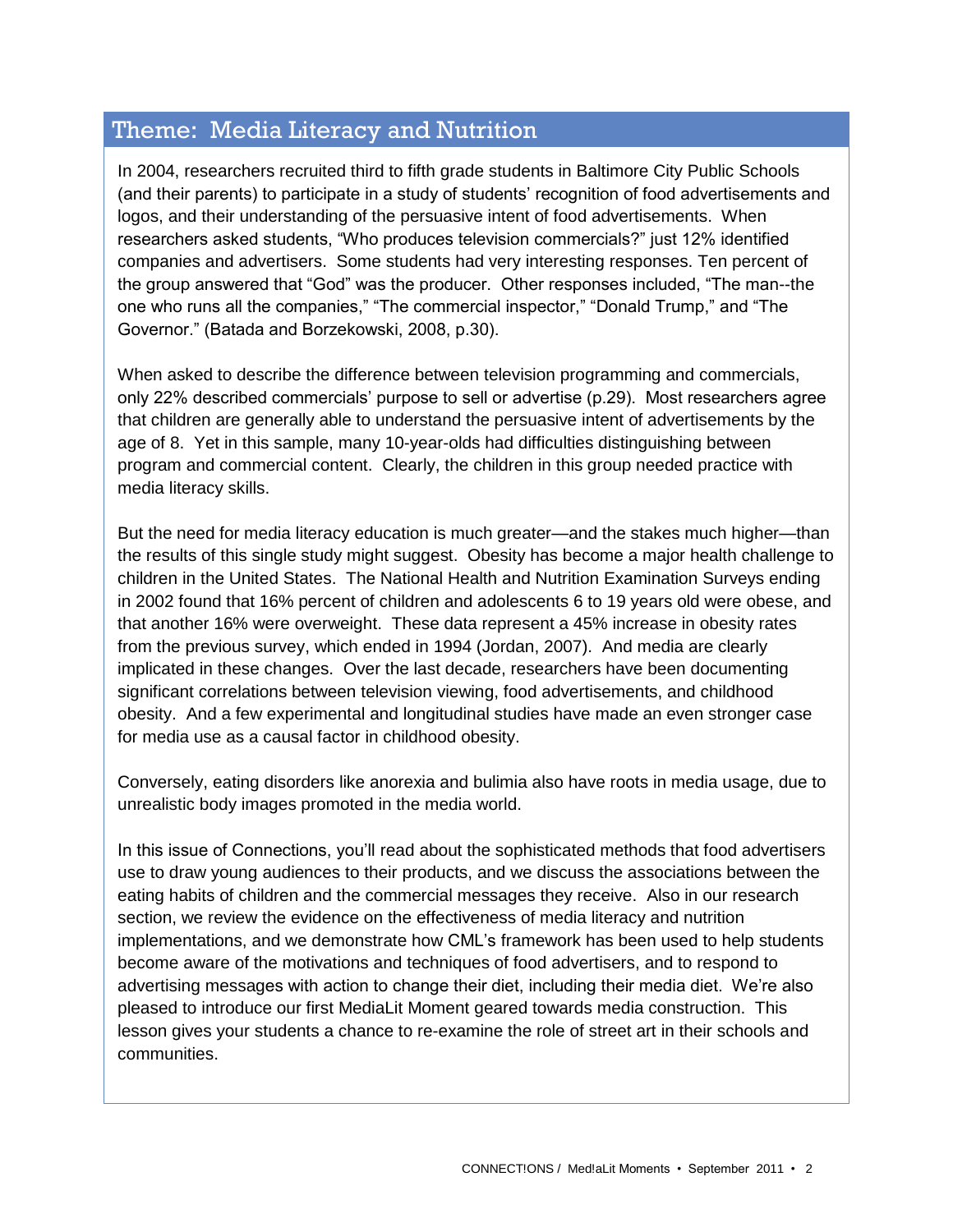## Research Highlights

### **Food Fantasy Island**

The nature and reach of food advertising in the United States clearly demonstrates that media literacy is a necessary component of any nutrition education initiative. According to a 2004 report by the Kaiser Family Foundation, children who watched television viewed an estimated 40,000 commercials annually ("The Role of Media in Childhood Obesity," p.4). Most research studies concur that, of commercials targeted towards children, half or more are for food products; and, as other studies have documented, the great majority of food advertisements targeted towards children are for unhealthy foods. For example, one recent study found that nine out of ten food advertisements shown during Saturday morning children's television programs are for foods high in fat, sodium or added sugars (Batada et. al, 2008).

There is also compelling evidence that screen time in and of itself is related to obesity in children and young adults. The Framingham Children's Study, published in 2003, followed the body mass index (BMI) and television viewing habits of a group of just over 100 children from preschool to early adolescence, and found that TV viewing was an independent predictor of increased body mass (KFF Report, 2004, p.3).

But screen time does not simply encourage children to consume unhealthy foods. Television food advertisements can influence children's food choices. For example, in a recent experimental study conducted with 11-13 year-old school children in Britain, students who had viewed a television program which included food advertisements displayed a preference for more branded items (all unhealthy), high fat items and food items *per se* than a control group of students who had viewed a program which featured only toy advertisements (Halford et. al, 2008). And branding itself can influence food preferences. In a study published in 2007, Northern California Head Start children tasted samples of McDonald's food, and one item (carrots) not sold at McDonald's restaurants. The same foods were contained in both branded and unbranded bags and wrappers. When asked which samples tasted better, the children showed a strong preference for the branded items—even the carrots (Robinson, et. al.).

Though most marketing firms are not willing to share research data with the public, content analyses can reveal which kinds of appeals food advertisers believe will be effective with children. Some of the most frequently employed appeals used in marketing to children include magic/fantasy, action/adventure, and characters who demonstrate speed or strength (Warren et. al., 2008). In a recent study, researchers conducted focus group interviews with 8- to 10 year old children after they had viewed a number of food advertisements, and many of them reacted with a desire to imitate the actions of the characters seen in the advertisements (Folta et. al., 2008). Two other frequent appeals include premium offers (such as gifts or sweepstakes), and cross promotions, usually in the form of licensed characters from films or television programs. In 2008, citing the influence of such appeals, the British Office of Communications (OfCom) banned premium offers, celebrities and licensed characters from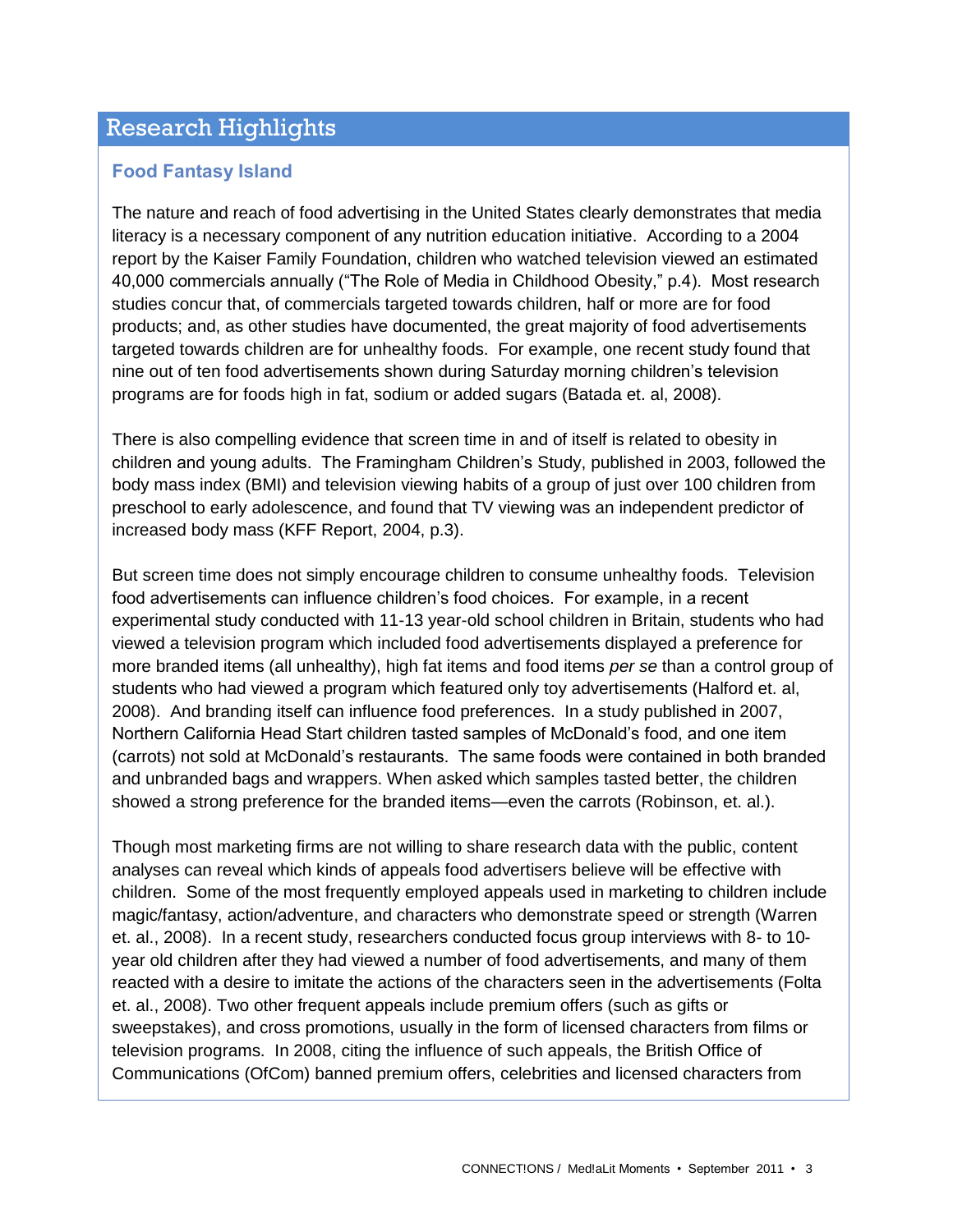advertisements of high fat, salt or sugar foods targeted towards children 15 or younger (HFSS Advertising Restrictions—Final Review, 2010).

Web sites for food products are plentiful, but media effects research on these sites is anything but robust. A 2006 descriptive analysis of food sites targeted to children by the Kaiser Family Foundation reveals that food companies are pursuing a number of new advertising strategies and appeals. With "advergaming," children participate in games on branded sites that allow companies to draw attention to the brand in a playful way, and for an extended period of time. Viral marketing is another strategy. For example, children are encouraged to send branded ecards (for birthdays or other occasions) to friends. The authors conclude the study by noting that much of the content on these sites blurs the line between advertising and entertainment ("It's Child Play," p.32).

But exclusive attention to media targeted towards children obscures the importance of larger cultural patterns. If we live in a media landscape dominated by images of thin people, that landscape is also dominated by "fat" diets. For example, a content analysis of nutrition practices in top-grossing movies from 1991 to 2000 revealed that foods high in fats, oil and sugars were disproportionately shown (KFF, "The Role of Media in Childhood Obesity," p. 7). A 2008 comparison of children's and general audience food advertising on television found that nearly three quarters of *all* food advertisements were for unhealthy foods such as pizza, soda and sweets (Warren et. al.). Writing in the American Journal of Health Promotion, a team of Canadian researchers arque that the "reality" depicted by television features a diet in which no food is considered a "bad" food (Thomson et. al., 2008).

Children become adults, and the ‗fantasy island' of food choices which they encounter in both media content and advertising messages will continue to follow them into adulthood. If children are to successfully question this mediated reality, a single intervention program in the elementary or middle grades will never suffice. What's needed is an education in media literacy and critical thinking skills which they can carry with them for the rest of their lives.

## **Media Literacy and Nutrition Interventions**

Research studies on the health outcomes of media literacy programs has been growing in numbers since the late 1990s, and a few of these have examined the impact of media literacy interventions on children's viewing and food choices. Most recently, an article by two Yale researchers has pointed to the effects of parent-child critical viewing in the home. In a survey study of 200 college students published in 2009, researchers found that the efforts of parents to counteract unhealthy messages on television (also referred to as critical viewing), along with efforts to teach healthy food preferences, can beneficially affect their children's food choices, even into adulthood (Harris and Bargh).

In a randomized, controlled trial conducted in two California elementary schools with about 200 third and fourth grade students, a group of students participated in an intervention which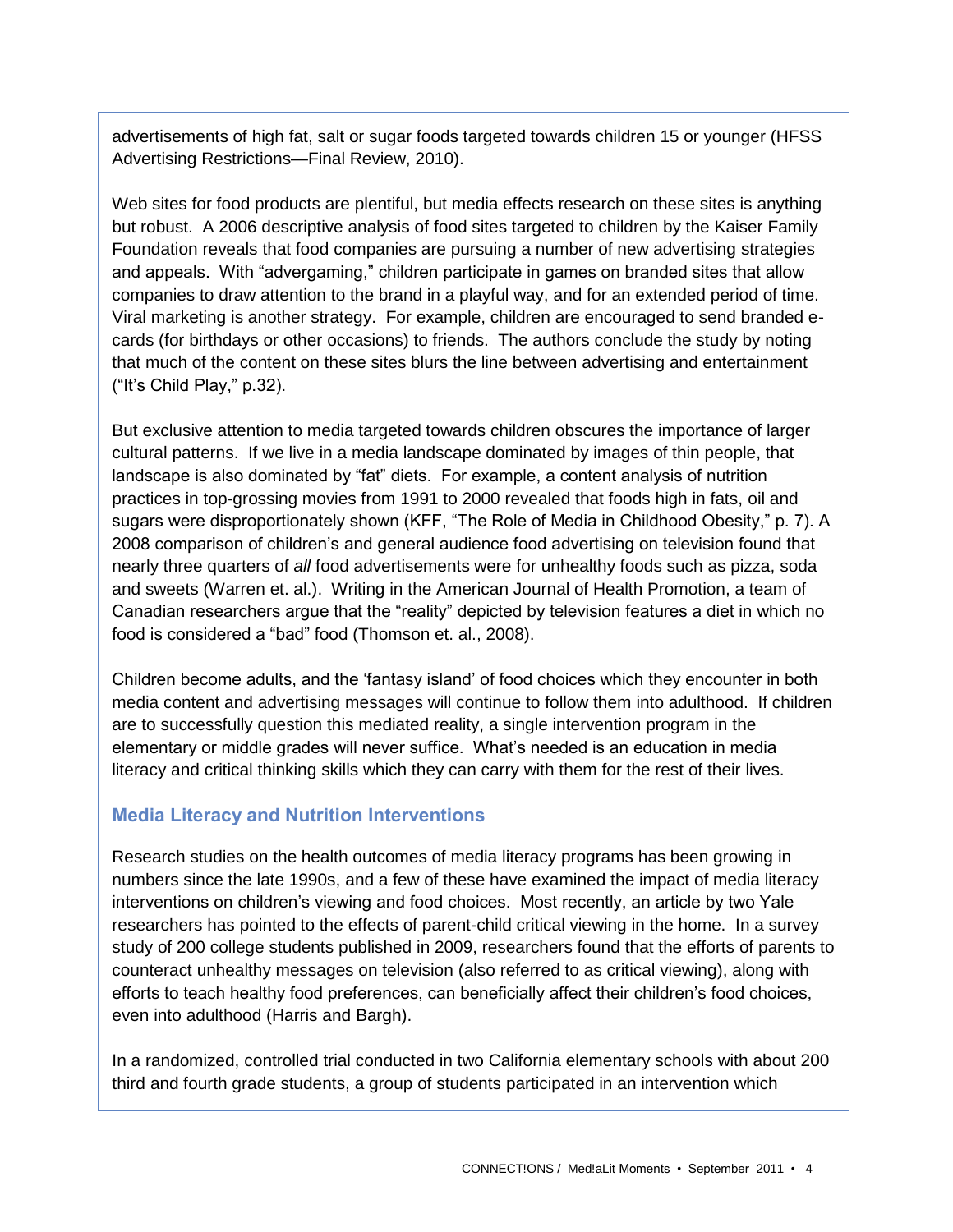included a screen 'turnoff' period of 10 days, followed by a 7 hour per week time budget, and a group of media literacy lessons to help students use their television viewing and video game time more selectively. The intervention significantly decreased students' television viewing and video game use, and significantly reduced the frequency of meals eaten in a room with the television turned on; and, in comparison to the control group, students participating in the intervention showed significant decreases in BMI (Robinson, 1999).

More recently, researchers studied the effects of a nutrition and media literacy pilot intervention on fourth and fifth grade students and their parents. The intervention, which was implemented in an after-school setting at a South Carolina elementary school, consisted of two nutrition education sessions, two media literacy and health communication sessions, and eight sessions during which students developed a media campaign for their parents which advocated for greater consumption of fruits and vegetables. Media products included table toppers, refrigerator magnets, a web site, a commercial, and a rap song. The researchers found that participating students reported greater motivation to consume fruits and vegetables (compared to a control group), and parents made more fruits and vegetables available in the home (Evans et.al, 2005).

Other recent research reveals that the food eaten by families who eat meals together while watching television tend to be less nutritious than those eaten by families who eat meals together without watching television (Feldman. S., et al., 2007). Clearly, there is a relationship between family food environments, television viewing and the eating habits of children, and critical viewing of television in the home may be at least as important for the development of healthy eating habits as media literacy and nutrition programs at school.

You'll find more information on parental strategies for media literacy in the home at the CML Reading Room, available at [www.medialit.org](http://www.medialit.org/)

## **Critical Thinking About Food Choices**

If student engagement is used as the measure for evaluation, implementations of media literacy and nutrition curricula which utilize CML's framework for media literacy have certainly been successful. In the 2009-2010 academic year, Donna Landin, e-Learning Coordintor at the West Virginia Department of Education's Office of Instructional Technology, piloted Breakfast with Nooview, a CML curriculum which integrated media literacy, educational technology and health communication competencies. Working in a lab classroom, middle school students visited the mypyramid.gov website to analyze and evaluate their diet and exercise habits, and used CML's Key Questions to evaluate the reliability and usefulness of the site. They used the Key Questions to deconstruct advertisements, and debated whether their breakfast choices were influenced by advertising. Moving from analysis to reflection, they used journals and charts to reflect on the challenges they faced if they wished to change their diet and exercise habits.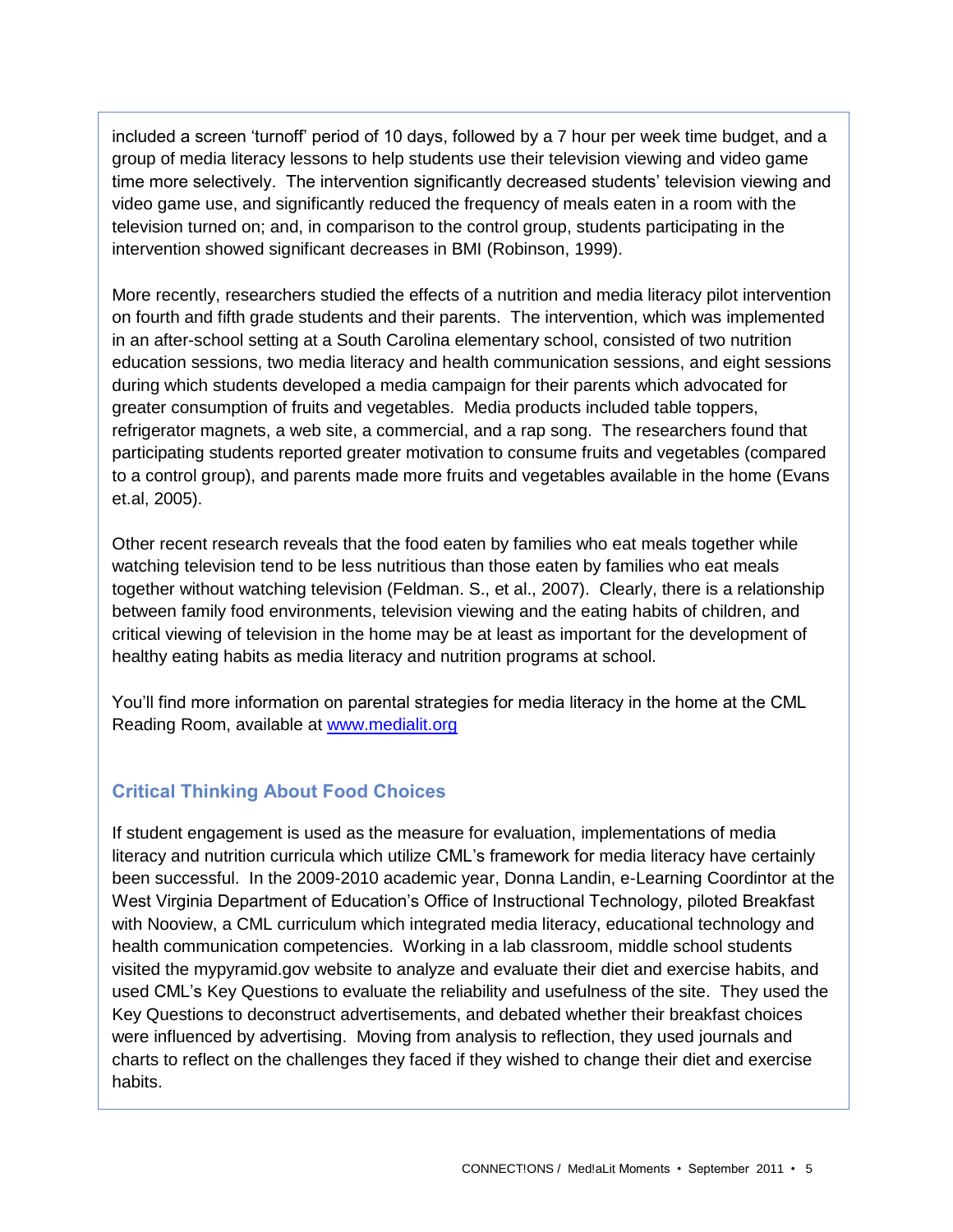The integration of new media technologies into this curriculum represents a new direction in nutrition and media literacy programs. Students are not only asked to reflect on their health choices, but are also asked to reflect on the media that they most frequently turn to for information, including health information. Landin noted that asking middle school students to rate the reliability of a website was one of the best features of the curriculum: "When they're researching quotes, they tend to just take anything that pops up on Google. That part of the curriculum opened up a whole discussion of what made one site reliable and valid, and others not. . .it was really a good use of the technology."

And from Landin's point of view, the CML Empowerment Spiral, with its emphasis on reflection and action, was a very valuable component of the curriculum: "Middle school students are a tough nut to crack. You've got kids choosing not to eat breakfast. The curriculum opened up a conversation about why they weren't doing that. When they used the journals to write down what they did have for breakfast, they found out that it wasn't so nutritious." In addition, Landin and others at the pilot site were able to observe positive changes in student's diets. Most were enrolled in free and reduced breakfast and lunch programs. According to Landin, students from the pilot classes were not only observed eating full breakfasts at the cafeteria, but counts of participation in both programs increased as well.

In 2006, Ann Cohen, a nutrition specialist at the University of Missouri, Columbia, produced Media Wise, a nutrition and media literacy curriculum, with the assistance of Tessa Jolls at CML, and implemented the curriculum with fifth grade students at three local elementary schools in spring 2007. The first lessons helped students build a foundational understanding of media as product (Key Question #1); one even utilized an unedited DVD segment of production notes and commentary for a McDonald's advertisement. With this foundation, students not only learned how to think critically about the media they consume, but also to make more conscious choices about the media which they create.

In the final stages of the program, students learned about both food and media as a constructed product. Students worked side by side, writing storyboards for PSAs which issued a 'call to action' for better food choices, while others prepared healthy meals from a selection of recipes. Says Cohen, "They were excited about filming commercials and prepping food—for them it was two great activities at once.‖ Students saw what construction means first-hand.

Parent and community involvement were also integrated into the curriculum. Students completed logs of food advertisements they saw on television, often with their families. A staff member at the local NBC affiliate provided training and assistance to students in producing videos of their PSAs, which were later broadcast from the station.

Cohen felt that the capacity of the CML framework to involve students in a process of inquiry was one of the greatest assets of the curriculum: "It wasn't a preachy thing for kids, because they were learning how media is created, and they got excited about that, and then in the midst of the excitement, attention turned on specific messaging about food. . . . It was a discovery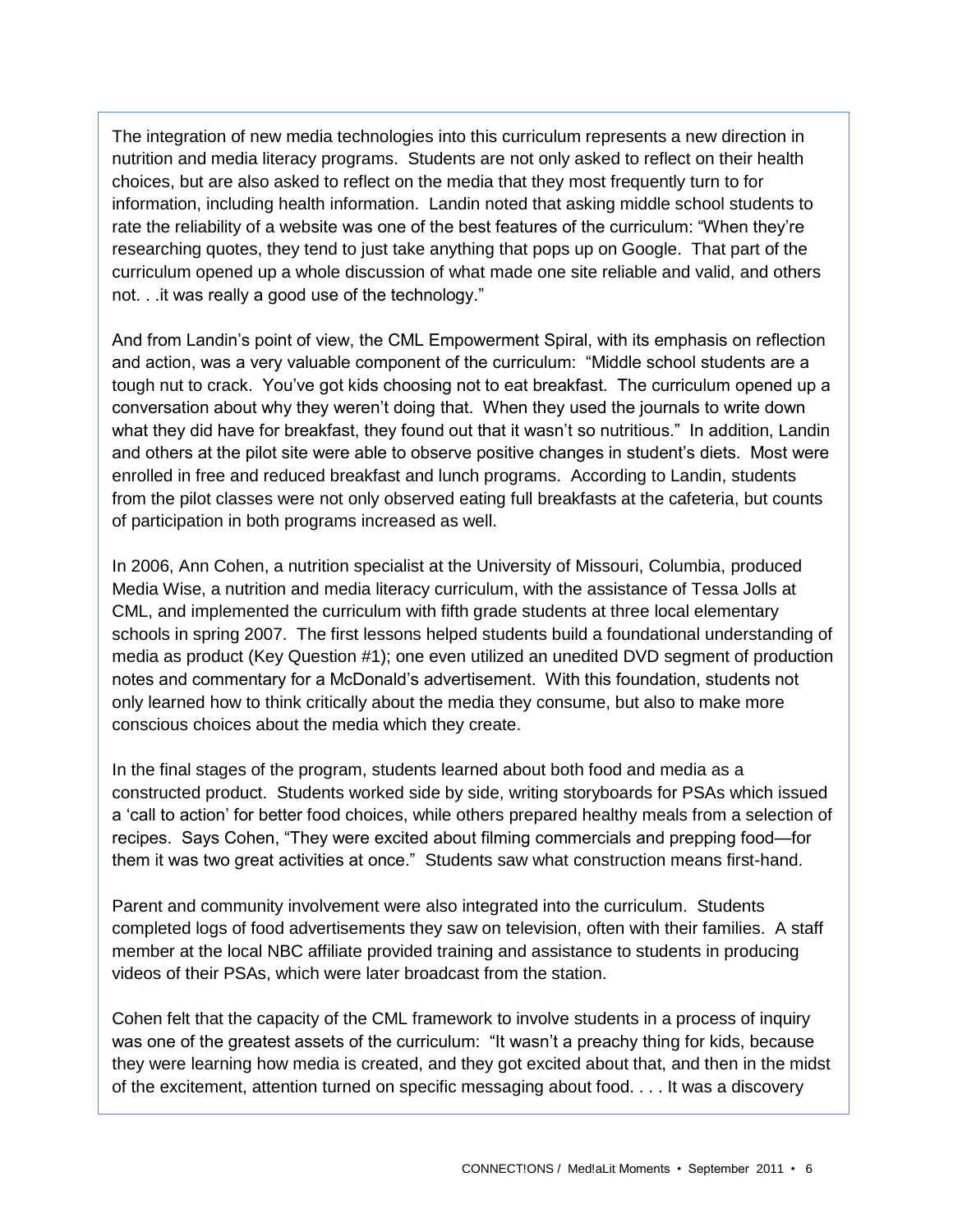process for students, and a much more effective way for them to learn."

One of the first media literacy and nutrition programs to make use of the CML framework was "Media Literacy: A Recipe for Action." In this three-week program, students in a leadership class at Sepulveda Middle School in Los Angeles used the Five Key Questions to deconstruct an advertisement for a fruit snack, and were moved to create a 10 minute instructional video to help students in another class understand the differences between media images of food and their actual nutritional values. As one of the leadership students marveled, "Everything that you see on TV is all an image! The advertiser only wants you to see the good and exciting part, not the boring and messy ones. I learned more and understood more about the nutrition facts." The program was implemented in 2005 by CML and the Nutrition Network at Los Angeles Unified School District; pre-post tests showed an average increase of understanding of nutrition facts and media literacy of 22%.

For more information on nutrition implementations which have made use of the CML framework for media literacy, visit us at [www.medialit.org](http://www.medialit.org/)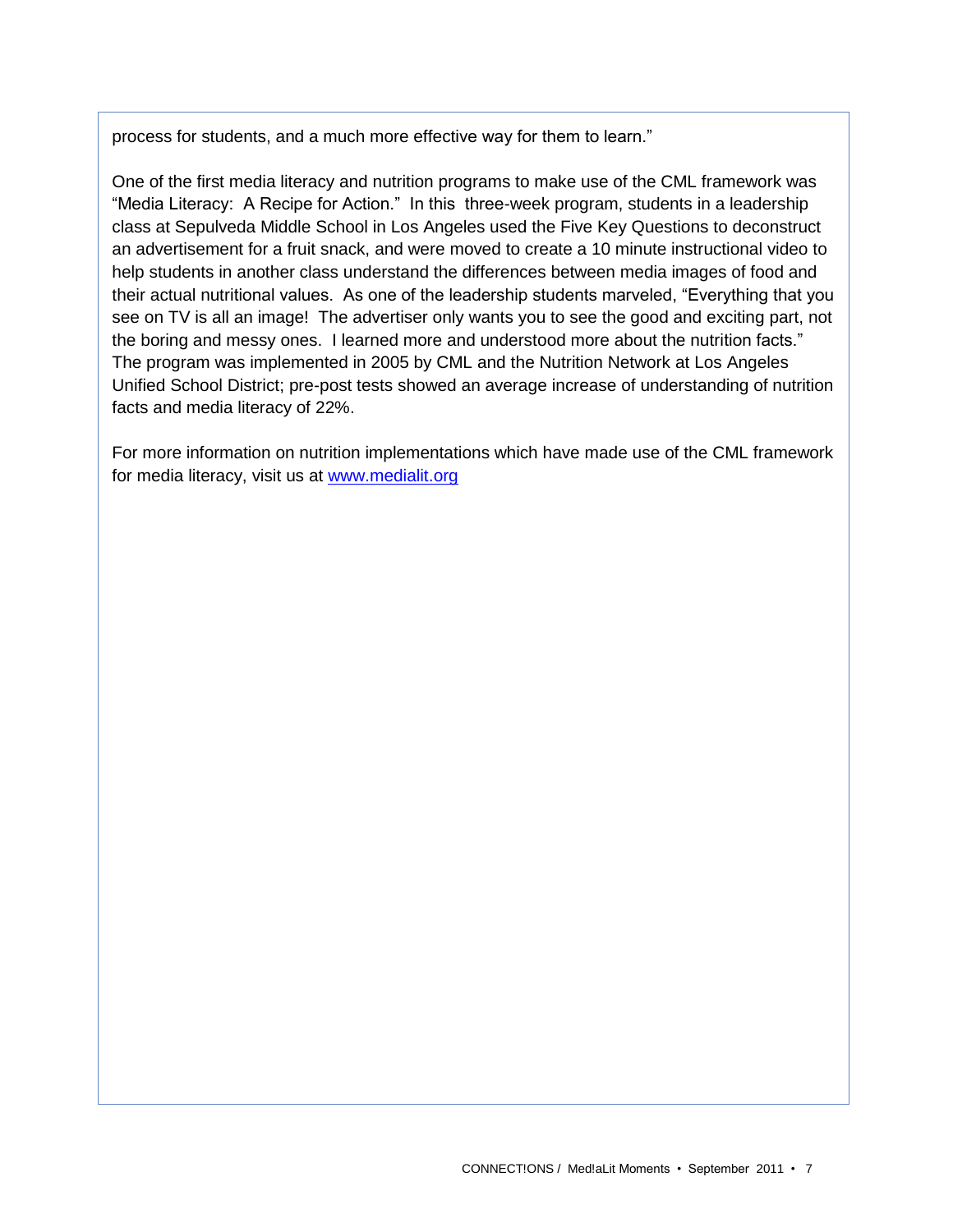# CML News



#### **Now Available…**

### *A Recipe for Action: Deconstructing Food Advertising*

An intervention program for teaching nutrition to middle school students which ties the critical thinking skills of media literacy with a nutrition theme.

Educator Guide with 10 lessons, Student Workbook and Media DVD. For more information or to order online visit: [www.medialit.com/store](http://www.medialit.com/store)

# **CONSORTIUM**

Uniting for Development

for **MEDIA LITERACY** 

### **About Us…**

The Consortium for Media Literacy addresses the role of global media through the advocacy, research and design of media literacy education for youth, educators and parents.

The Consortium focuses on K-12 grade youth and their parents and communities. The research efforts include nutrition and health education, body image/sexuality, safety and responsibility in media by consumers and creators of products. The Consortium is building a body of research, interventions and communication that demonstrate scientifically that media literacy is an effective intervention strategy in addressing critical issues for youth.

[www.consortiumformedialiteracy.org](http://www.consortiumformedialiteracy.org/)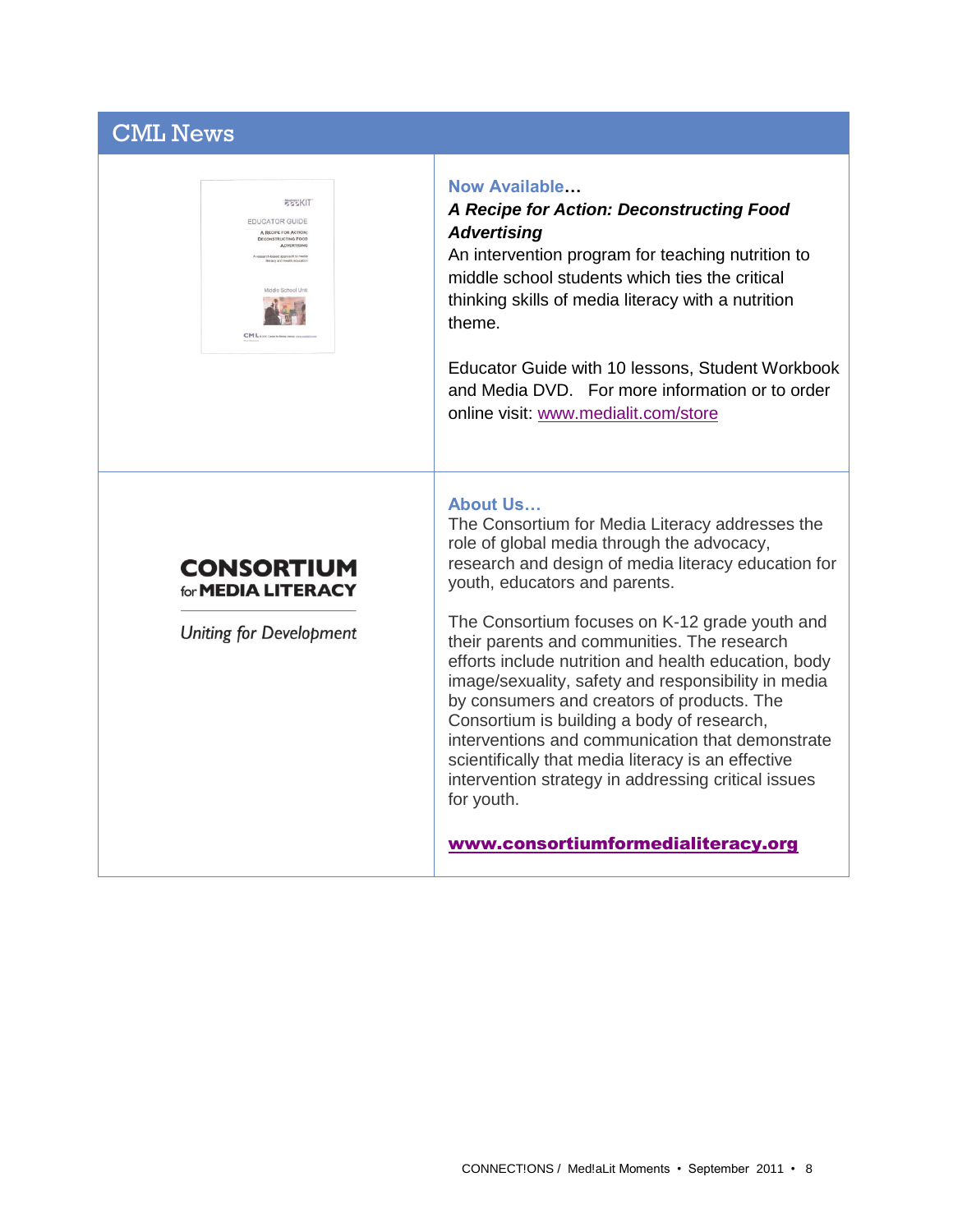## Resources for Media Literacy

**Teaching Tip:** Teaching about nutrition offers an excellent opportunity to reinforce the idea of "construction" (KQ1). An ideal program incorporates constructing recipes, preparing food, deconstructing depictions of food in advertising, and constructing media products about food. Invite parents to participate in the cooking or take a field trip to a grocery store to see how food is merchandised.

### **Media Literacy and Nutrition**

Kaiser Family Foundation (2007). *Food for Thought: Television Advertising to Children in the United States.*

Original research on children's exposure to television food advertising. United StatesAccessible at: <http://www.kff.org/entmedia/upload/7618.pdf>

Kaiser Family Foundation (2006). *It's Child's Play: Advergaming and the Online Marketing of Food to Children.* 

Descriptive analysis of online marketing of food brands to children. Accessible at: <http://www.kff.org/entmedia/upload/7536.pdf>

Kaiser Family Foundation (2004). *The Role of Media in Childhood Obesity*. In–depth discussion of associations between media use and child obesity which includes a substantial research review.

Accessible at:

<http://www.kff.org/entmedia/upload/The-Role-Of-Media-in-Childhood-Obesity.pdf>

UK Office of Communications (2010). HFSS advertising restrictions: final review. Document reviews results of restrictions to television advertisements for high fat, salt and sugar foods targeted towards children. Implemented in 2008. Annex includes full text of content and scheduling rules. Accessible at:

<http://stakeholders.ofcom.org.uk/binaries/research/tv-research/hfss-review-final.pdf>

References cited in this issue:

Batada., A., et al. (2008). Nine of ten advertisements shown during Saturday morning children's television programming are for foods high in fat, sodium, or added sugars, or low in nutrients. *Journal of the American Dietetic Association* 108 (4), 673-678.

Batada, A., and Borzekowski, D. (2008). Snap! Crackle! *What? Journal of Children and Media* 2 (1), 19-36.

Evans, A., et al. (2005). Changing the home nutrition environment: effects of a nutrition and media literacy pilot intervention. *Family and Community Health* 29 (1), 43-54.

Felman, S., et al. (2007). Associations between watching TV during family meals and dietary intake among adolescents. *Journal of Nutrition Education and Behavior* 39 (5), 257-263.

Folta, S.C., Bourbeau, J., & Kaiser, J.P. (2008). Watching children watch food advertisements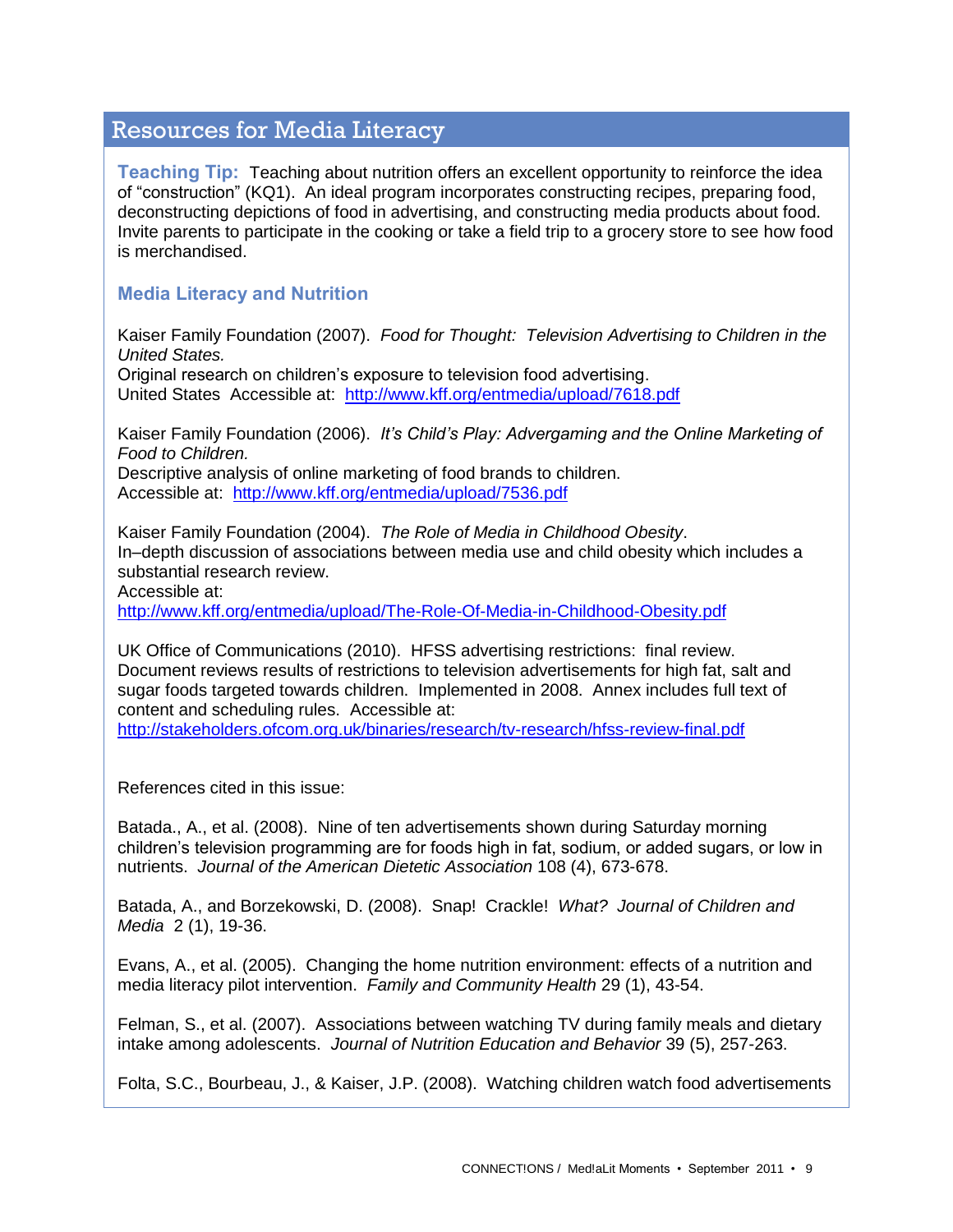on TV. *Preventive Medicine* 46 (2), 177-178.

Halford, J.C.G. et al. (2008). Children's food preferences: effects of weight status, food type, branding and television food advertisements. *International Journal of Pediatric Obesity* 3 (1), 31-38.

Halford, J.C.G. et al. (2008). Children's food preferences: effects of weight status, food type, branding and television food advertisements. *International Journal of Pediatric Obesity* 3 (1), 31-38.

Harris, J.L., and Bargh, J.A. (2009). The relationship between television viewing and unhealthy eating: implications for children and media interventions. *Health Communication* 24 (7), 660-673.

Jordan, A. (2007). Heavy television viewing and childhood obesity. *Journal of Children and Media* 1 (1), 45-54.

Robinson, T., et al. (2007). Effects of fast food branding on young children's taste preferences. *Archives of Pediatric & Adolescent Medicine* 161 (8), 792-797.

Robinson, T. (1999). Reducing children's television viewing to prevent obesity: a randomized controlled trial. *Journal of the American Medical Association* 282 (16), 1561-1567.

Thomson, M., et al. (2008). The association of television viewing with snacking behavior and body weight of young adults. *American Journal of Health Promotion* 22 (5), 329-335.

Warren, R., et al. (2008). Food and beverage advertising on U.S. Television: a comparison of child-targeted versus general audience commercials. *Journal of Broadcasting and Electronic Media* 52(2), 231-246.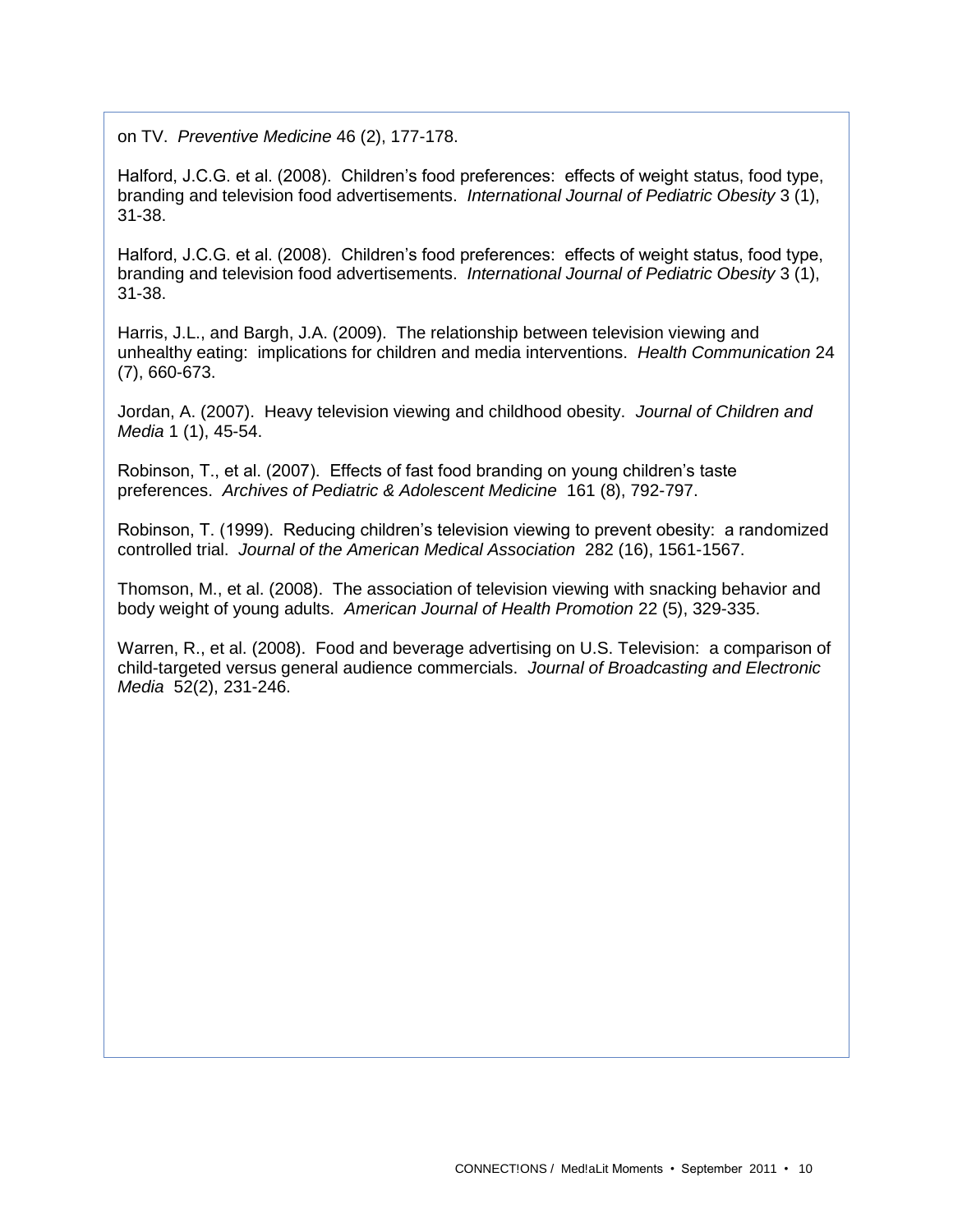## Med!aLit Moments

### **Street Art Smart**

Say the word "graffiti," and most people think of young men tagging their territory in the middle of the night, and of thousands of dollars spent to cover the tags over. Yet artists from Jean Michel Basquiat to Banksy (of the 2010 movie "Exit Through the Gift Shop") practiced their craft on the street before their work was exhibited at any major museum. "Street art" might best describe art that is painted in a public space rather than on a piece of canvas. Moreover, a simple written message which appears in a public space (such as a stencil) might not always be considered graffiti.

Here's a good example:

<http://boingboing.net/2010/08/26/snapshot-bike-lane-i.html>

Really, this is a piece of street art which delivers a message which nearly anyone in any community in the United States would be willing to rally around.

In this Media Lit Moment, your students will be challenged to re-think their conceptions of art which appears in public spaces, and they'll also have the opportunity to work on the initial stages of a piece of street art which could grace the wall of their own school.

### **Ask students to write or illustrate a concept for a piece of street art which delivers a public service message.**

**AHA**!: I can create art in public spaces that makes a positive difference in my community!

**Key Question #1 for Producers:** What am I authoring? **Core Concept #1:** All media messages are constructed.

**Key Question #4 for Producers:** Have I clearly and consistently framed values, lifestyles and points of view in my content? **Core Concept #4:** Media have embedded values and points of view

**Grade Level:** 7-9

**Materials:** pencil, paper, imagination

**Activity:** Start a discussion with students about the differences between tagging and street art. As you do so, you may want to share additional examples:

A mural with a message in Milwaukee: <http://scaryideas.com/content/9108>